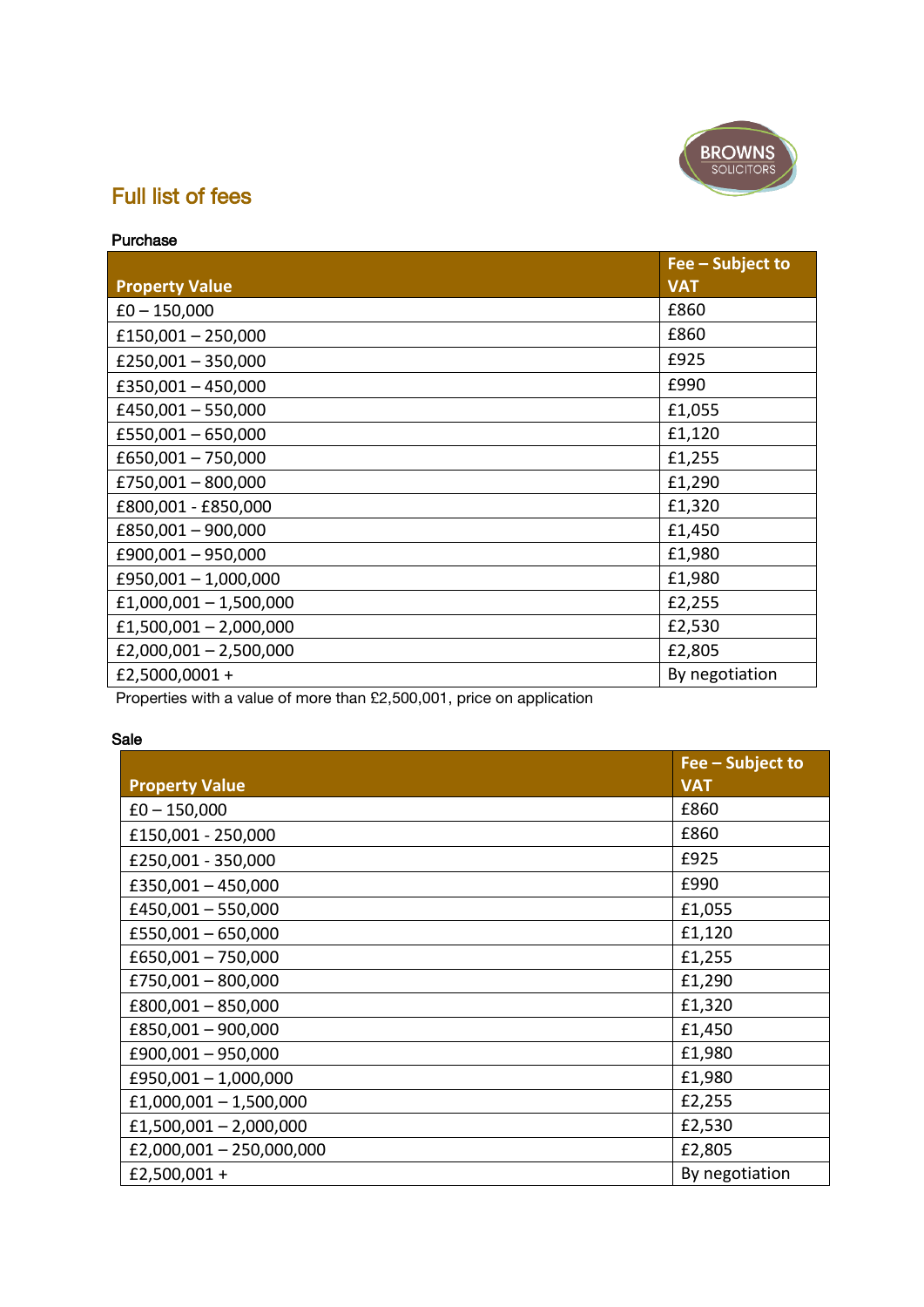| Properties with a value of more than £2,500,001, price on application<br>Remortgage | <b>BROWNS</b><br><b>SOLICITORS</b> |
|-------------------------------------------------------------------------------------|------------------------------------|
|                                                                                     | Fee – Subject to                   |
| <b>Property Value</b>                                                               | <b>VAT</b>                         |
| $£0 - 1,000,000$                                                                    | £425                               |

Properties with a value of more than £1,000,000, price on application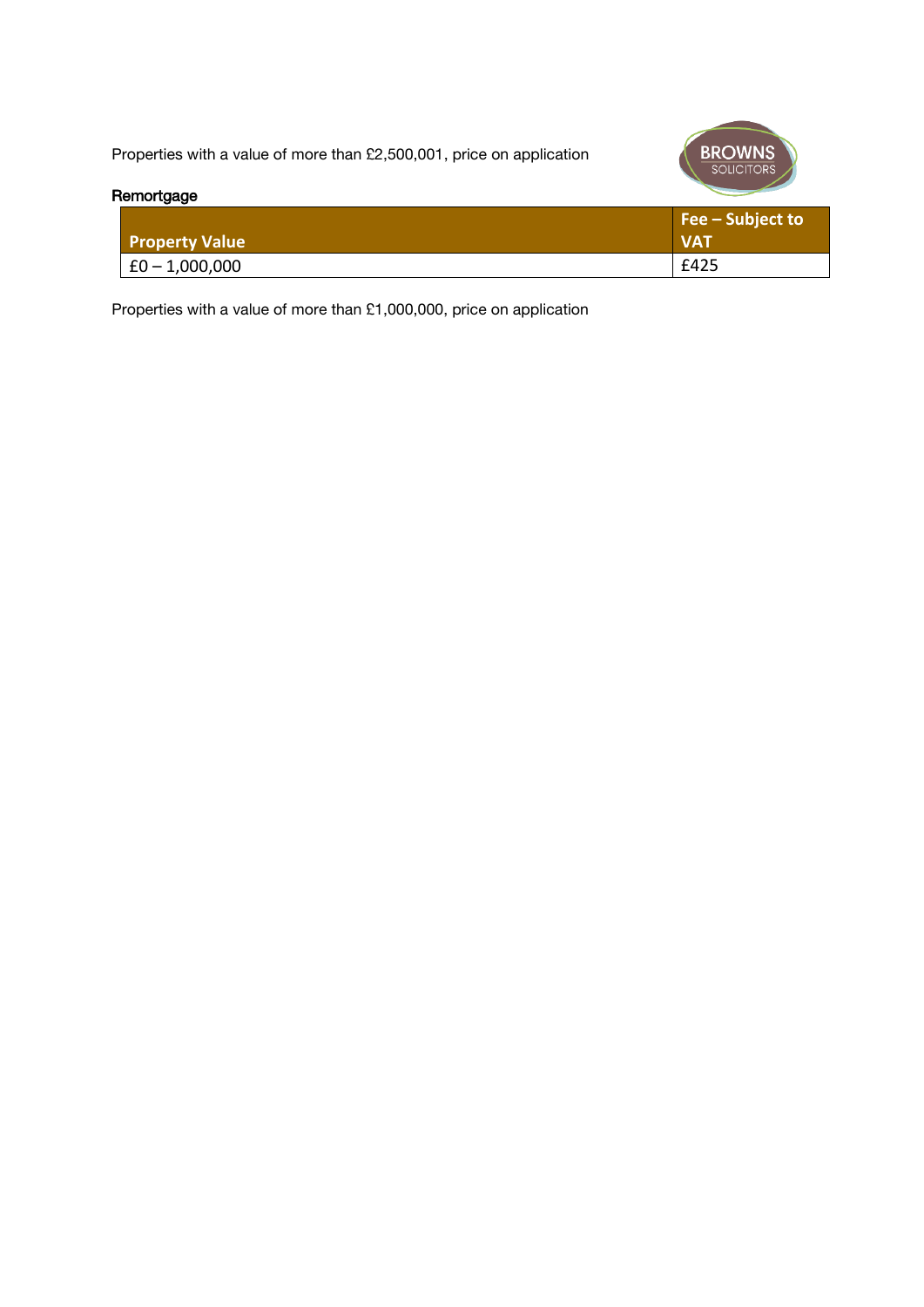

|                                                          | Fee - Subject to |
|----------------------------------------------------------|------------------|
| <b>Additional Services</b>                               | <b>VAT</b>       |
| AML                                                      | £25.00           |
| Same Day Transfer                                        | £45.00           |
| BACS - up to £100k                                       | 0                |
| Cheque                                                   | £45.00           |
| <b>SDLT Return</b>                                       | £100.00          |
| Mortgage Sale                                            | £100.00          |
| Mortgage Purchase                                        | £100.00          |
| Newbuild                                                 | £150.00          |
| <b>Shared Ownership</b>                                  | £250.00          |
| Leasehold - Sale                                         | £250.00          |
| Leasehold - Purchase                                     | £250.00          |
| Leasehold - Remortgage                                   | £75.00           |
| Gifted deposit fee                                       | £100.00          |
| Help to Buy Fee                                          | £175.00          |
| Requesting help to buy ISA payment                       | £50.00           |
| <b>Bridging Loan</b>                                     | £200.00          |
| <b>Transfer of Equity</b>                                | £300             |
| <b>Company Purchase</b>                                  | £250             |
| Unregistered                                             | £150             |
| <b>Companies House Registration</b>                      | £125             |
| Acting for the Lender on any 2nd or subsequent mortgages | £100             |
| Arranging/approving Indemnity insurance                  | £80              |
| Dealing with retentions                                  | £100             |
| Declaration of Trust from                                | £250             |
| Declaration of Trust Complex from                        | £325             |
| Deed of Variation to a lease Approval from               | £300             |
| Deed of Variation to a lease Drafting                    | £450             |
| Change of name deed                                      | £150             |
| <b>Exclusivity Agreements</b>                            | £450             |
| Pre-auction advice                                       | £250             |
| Auction purchase fee                                     | £200             |
| Preparing auction pack from                              | £175             |
| Deed of Guarantee                                        | £225             |
| Deed of covenant on Freehold Purchase from               | £100             |
| Statutory Declaration/statement of truth from            | £75              |
| Retention on leasehold property                          | £100             |
| Management enquiry on a freehold property from           | £125             |
| <b>General Power of Attorney</b>                         | £150             |
| Power of Attorney from                                   | £75              |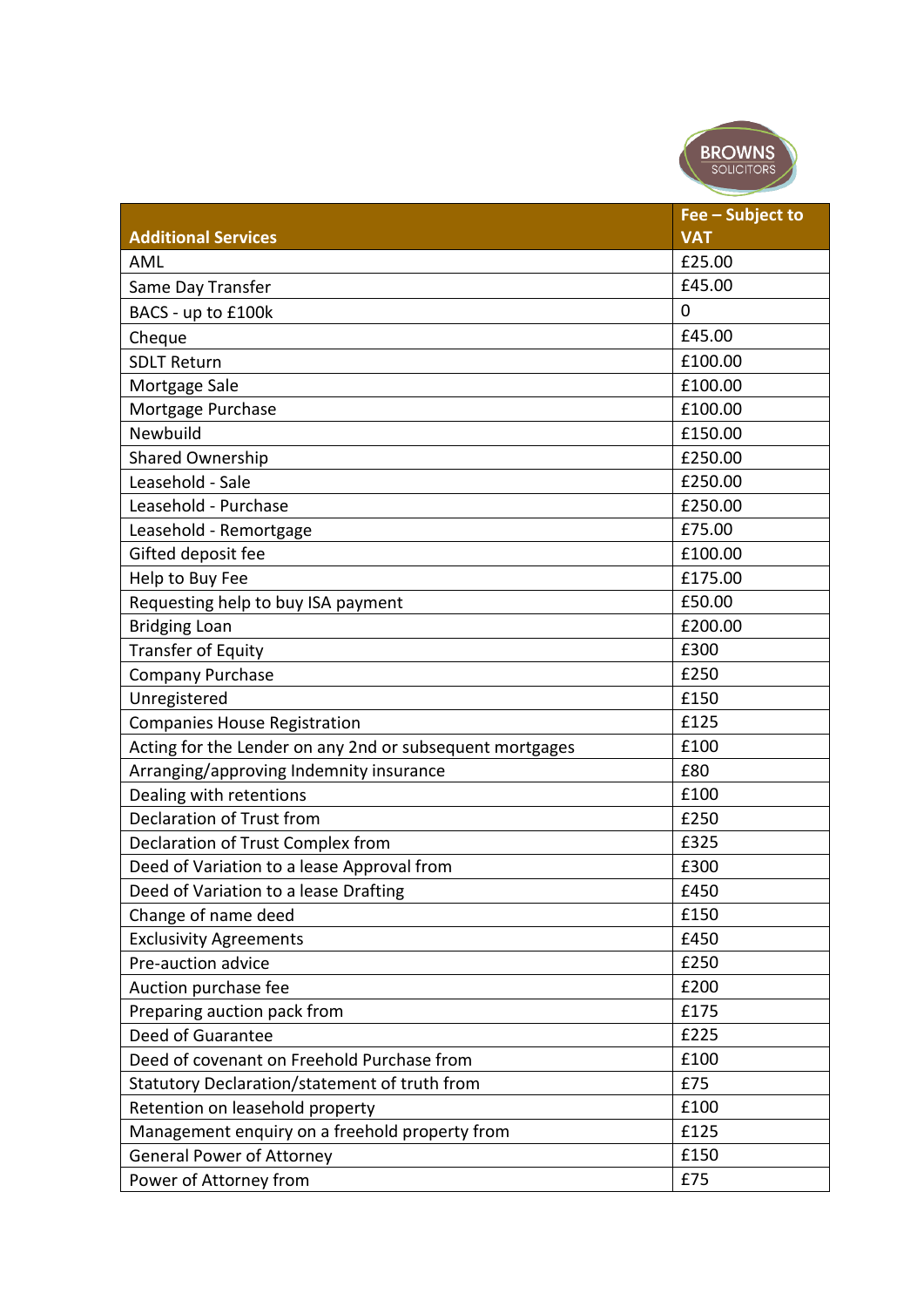